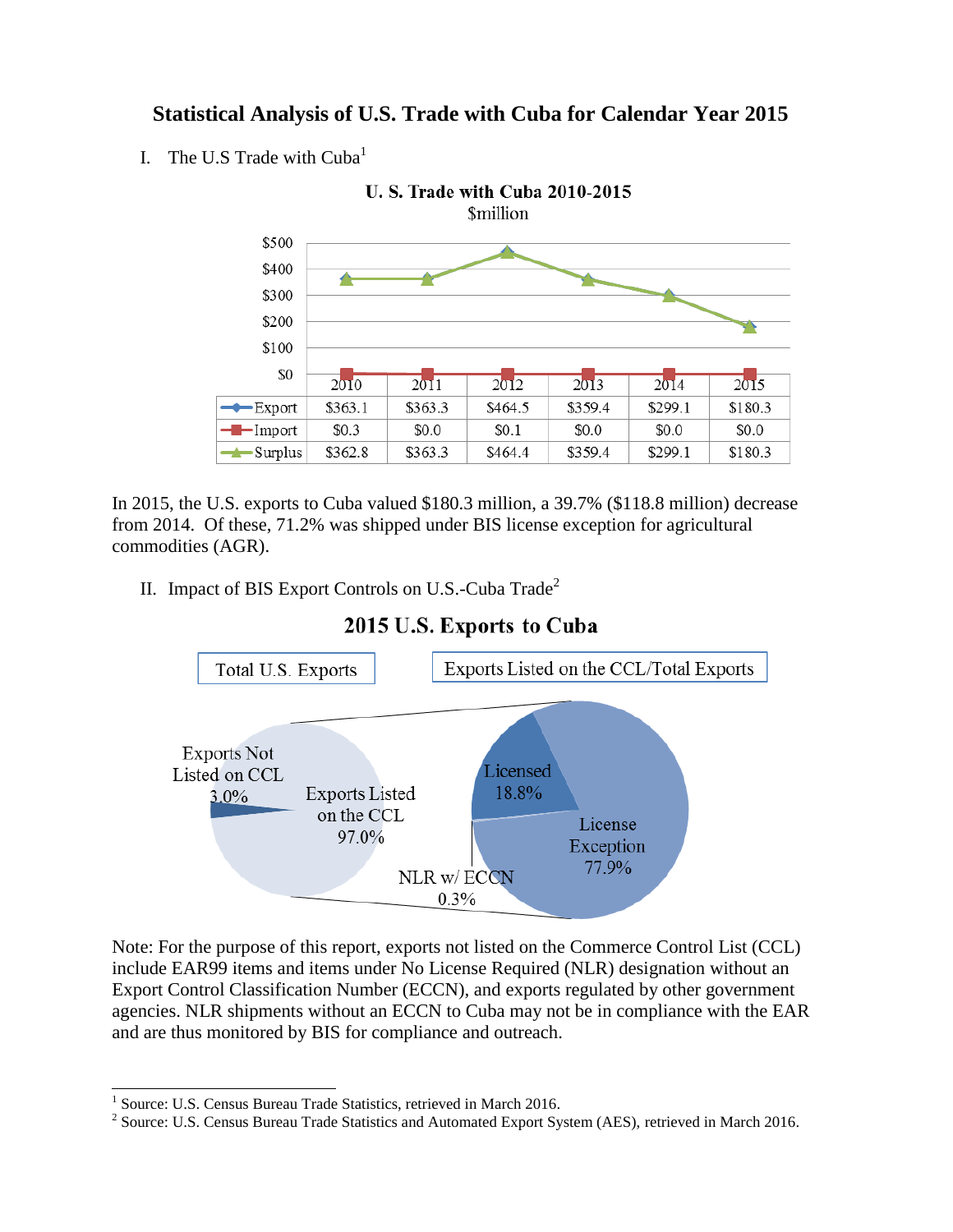In 2015, 18.8% of the \$180.3 million in U.S. exports to Cuba required *a BIS license,* and 77.9% were exported under a license exception.

In January 2015, BIS amended the Export Administration Regulations to create the new license exception, Support for the Cuban People (SCP) which authorizes the export and reexport of certain items to Cuba that are intended to improve the living conditions of the Cuban people; support independent economic activity and strengthen civil society in Cuba; and improve the free flow of information to, from, and among the Cuban people. In September 2015, BIS also amended the EAR to make temporary sojourns of certain categories of vessels to Cuba eligible for License Exception Aircraft, Vessels and Spacecraft (AVS)

In 2015, the U.S. exports shipped under a BIS license exception to Cuba valued \$140.5 million, of which, 91.3% were agricultural commodities (AGR). After one year of implementation, Support for the Cuban People (SCP) accounted for \$1.9 million, or 1.4% of total license exceptions. Finally, Aircraft, Vessels and Spacecraft (AVS) comprised \$9.6 million for 6.8% of total license exceptions.



| <b>AGR</b> | <b>Agricultural Commodities</b> |
|------------|---------------------------------|
| AVS        | <b>Aircraft and Vessels</b>     |
| <b>SCP</b> | Support for Cuban People        |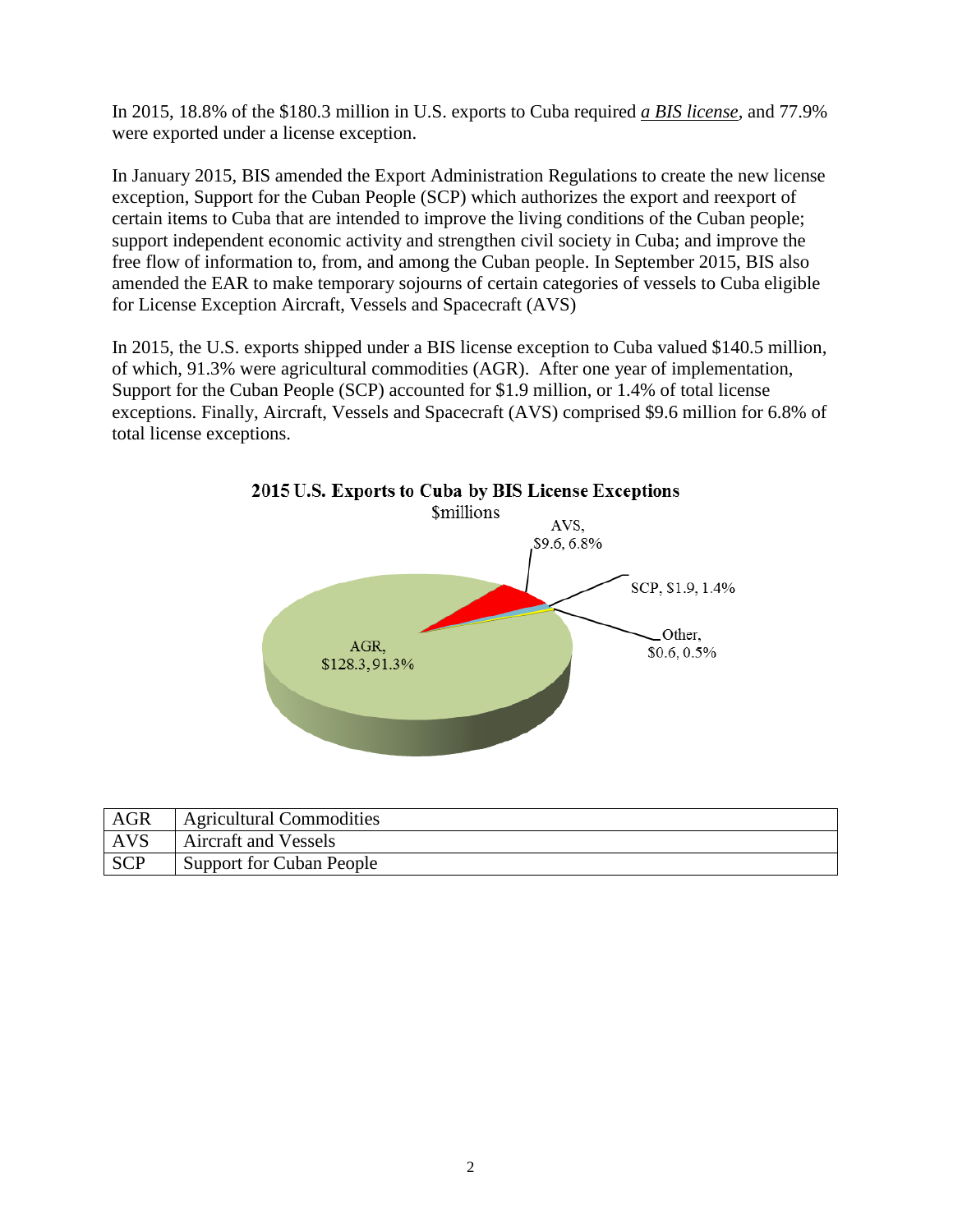# III. 2015 Trends in Exports by ECCN and License Designation<sup>3</sup>

| <b>ECCN</b> | Description                                                   | Value    |
|-------------|---------------------------------------------------------------|----------|
| EAR99       | Items subject to the EAR that are<br>not elsewhere controlled | \$31.6   |
| 8A992       | Vessels, marine systems or<br>equipment                       | \$2.2    |
| 5A992       | Equipment not controlled by<br>5A002                          | \$0.1    |
| 5D992       | Information Security, software not<br>controlled by 5D002     | \$0.0004 |

*Top Exports by ECCN to Cuba by Value – Licensed (\$millions)*

*Top Exports by ECCN to Cuba by Value – License Exception (\$millions)*

| <b>ECCN</b> | Description                                                   | Value   |
|-------------|---------------------------------------------------------------|---------|
| EAR99       | Items subject to the EAR that are not<br>elsewhere controlled | \$130.4 |
| 8A992       | Vessels, marine systems or<br>equipment                       | \$9.6   |
| 5A992       | Equipment not controlled by 5A002                             | \$0.4   |
| 9A610       | Military aircraft and related<br>commodities                  | SO.1    |

*Top Exports by ECCN to Cuba by Value – NLR (\$millions)*

| <b>ECCN</b> | Description                                                      | Value |
|-------------|------------------------------------------------------------------|-------|
| 5A991       | Telecommunication equipment not<br>controlled by 5A001           | \$0.6 |
| 9A991       | Aircraft and gas turbine engines and<br>"parts" and "components" | \$0.0 |

<sup>&</sup>lt;sup>3</sup> Source: AES, retrieved in March 2016.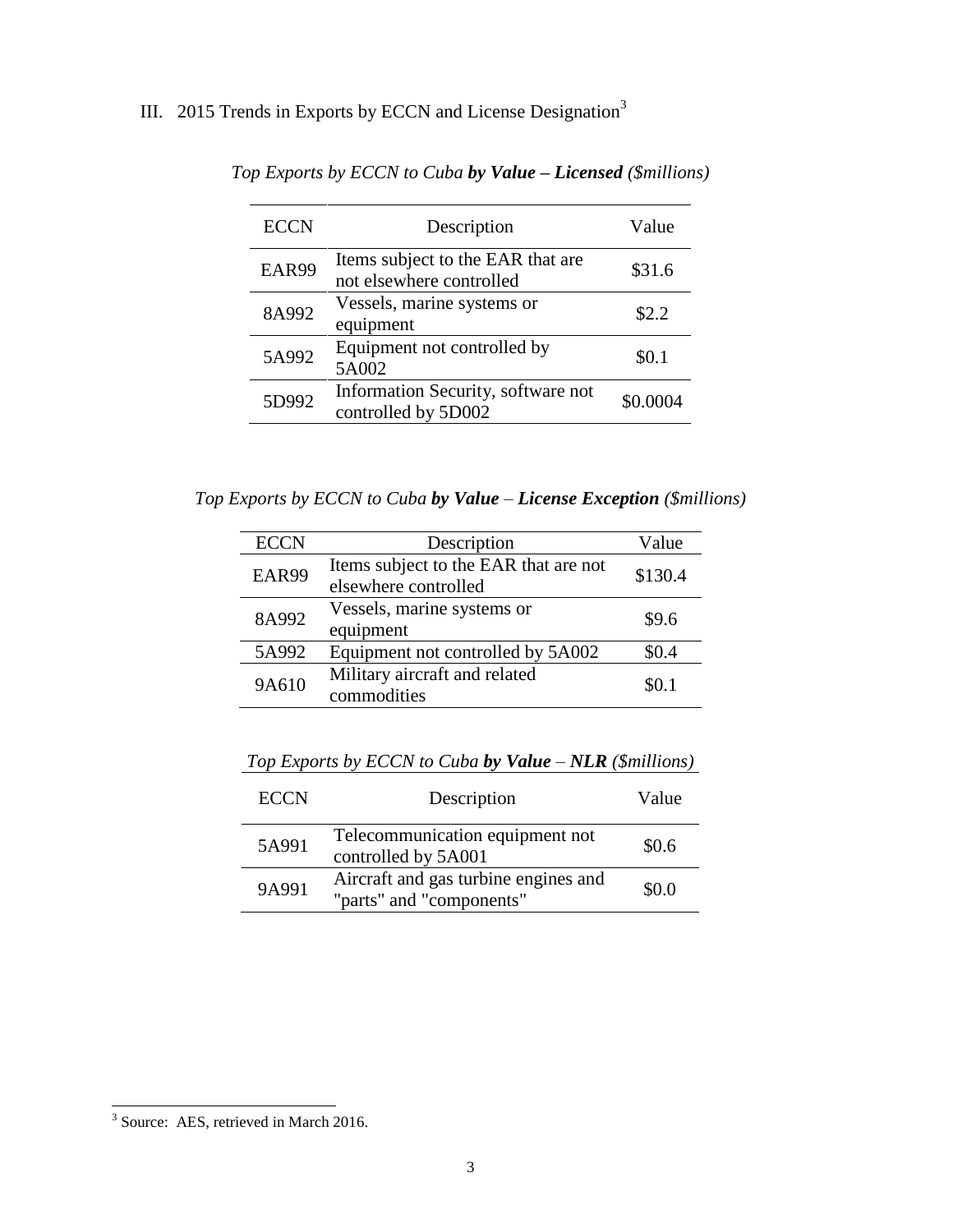### IV. Analysis of U.S.-Cuba Trade in Advanced Technology Products (ATP)<sup>4</sup>

For the past six years, the U.S. ATP exports to Cuba were limited to Life Science and Information and Communications items. In 2015, the U.S. only exported \$5.0 million of Life Science items. In 2014, the U.S. did not export Life Science items.

In 2015, 2.8% (\$1 million) of U.S. exports to Cuba was considered ATP items. Of these, 85.5% were shipped under a *BIS license* and 5.% were shipped under *BIS License exceptions*. All ATP exports to Cuba are subject to a BIS license requirement.

| The U.S. ATP Exports to Cuba 2010-2015 |      |      |      |          |      |      |  |  |  |
|----------------------------------------|------|------|------|----------|------|------|--|--|--|
| <b>Smillions</b>                       |      |      |      |          |      |      |  |  |  |
| <b>ATP Category</b>                    | 2010 | 2011 | 2012 | 2013     | 2014 | 2015 |  |  |  |
| Biotechnology                          |      |      |      |          |      |      |  |  |  |
| Life Science                           | 0.03 |      |      | ി        |      |      |  |  |  |
| Opto-Electronics                       | U    | 0    | 0    | 0        |      |      |  |  |  |
| Information & Communications           | 0.02 |      |      |          |      |      |  |  |  |
| Electronics                            |      |      |      | 0        |      |      |  |  |  |
| <b>Flexible Manufacturing</b>          |      |      |      | 0        |      |      |  |  |  |
| <b>Advanced Materials</b>              |      |      |      |          |      |      |  |  |  |
| Aerospace                              |      |      |      | 0        |      |      |  |  |  |
| Weapons                                |      |      |      |          |      |      |  |  |  |
| <b>Nuclear Technology</b>              |      | 0    | 0    | $\Omega$ |      |      |  |  |  |
| <b>Grand Total</b>                     | 0.05 |      |      |          |      |      |  |  |  |

 $\overline{a}$ 

<sup>4</sup> Source: U.S. Census Bureau Trade Statistics, retrieved in March 2016

Advanced Technology Products: about 500 of some 22,000 commodity classification codes contain products from a recognized high technology category (e.g., Biotechnology).